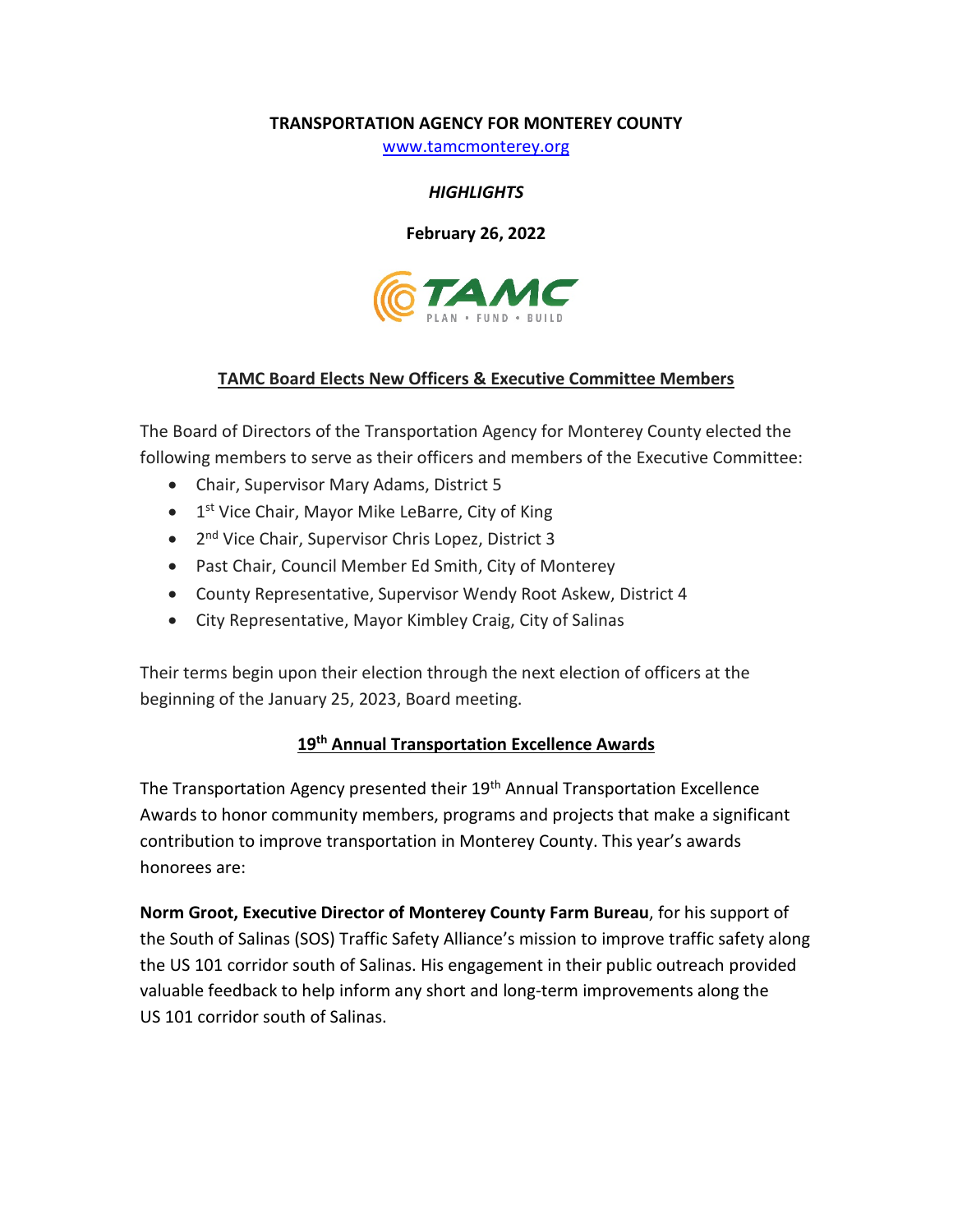**Amelia Conlen, Transportation Planner, and Gino Garcia, Community Outreach Specialist, Ecology Action,** for going "above and beyond" to find creative and safe ways to engage the Salinas community in the Salinas Safe Routes to School Plan through the pandemic. They also led the Seaside & Marina Safe Routes to School planning process which resulted in a \$12 million Active Transportation Program grant award for the City of Seaside.

**The SOS Traffic Safety Alliance**, the grassroots effort led by volunteers who have vested interests in improving traffic safety along the US 101 corridor south of Salinas. By working with elected officials and community members, they have worked to keep this corridor as a priority project which has resulted in several short and intermediate improvements, while awaiting the Project Study Report with its potential long-term solutions.

**The City of Marina's** "Reservation Road Cold-in-Place Recycling" project, which is the city's first use of sustainable pavement recycling. Using the cold-in-place recycling method in this Measure X funded project resulted in a cost savings of \$650,000, a reduction of 79% in project greenhouse gas emissions, and an energy savings of 76%. This project was critical since Reservation Road is an integral segment of the City's downtown corridor and regional commuter traffic. Additionally, motorists will rely on Reservation Road when the Imjin Parkway Widening Project begins construction this year.

**The County of Monterey, Public Works, Facilities & Parks,** for the Measure X funded Cooper Street Pavement Rehabilitation Project in the community of Castroville. The \$500,000 project addressed the needs of Castroville residents and the traveling public by making improvements on a street that was distressed and deteriorated. Improvements included the reconstruction of ramps to meet the newest ADA standards, the installation of a new sidewalk, and restriping the markings on the road to enhance pedestrian and traffic safety and provide a safer route to school for North Monterey County Middle School students.

**The City of Salinas** adopted a Vision Zero Policy in 2020 and directed staff to develop a Vision Zero Action Plan. "Vision Zero" is a strategy to eliminate all traffic fatalities and severe injuries while increasing safe, healthy, and equitable mobility for all. It is rooted in the philosophy that no loss of life due to road crashes is acceptable or inevitable and therefore sets the goal of reducing fatalities and severe injuries to zero. The Salinas Vision Zero Action Plan was a community-driven process to identify where fatal and severed injury collisions are occurring within the city and reveal emphasis areas where a

> *Transportation Agency for Monterey County* • *55-B Plaza Circle* • *Salinas, California 93901-2902 (831) 775-0903 FAX (831) 775-0897* • *E-mail: theresa@tamcmonterey.org www.tamcmonterey.org*